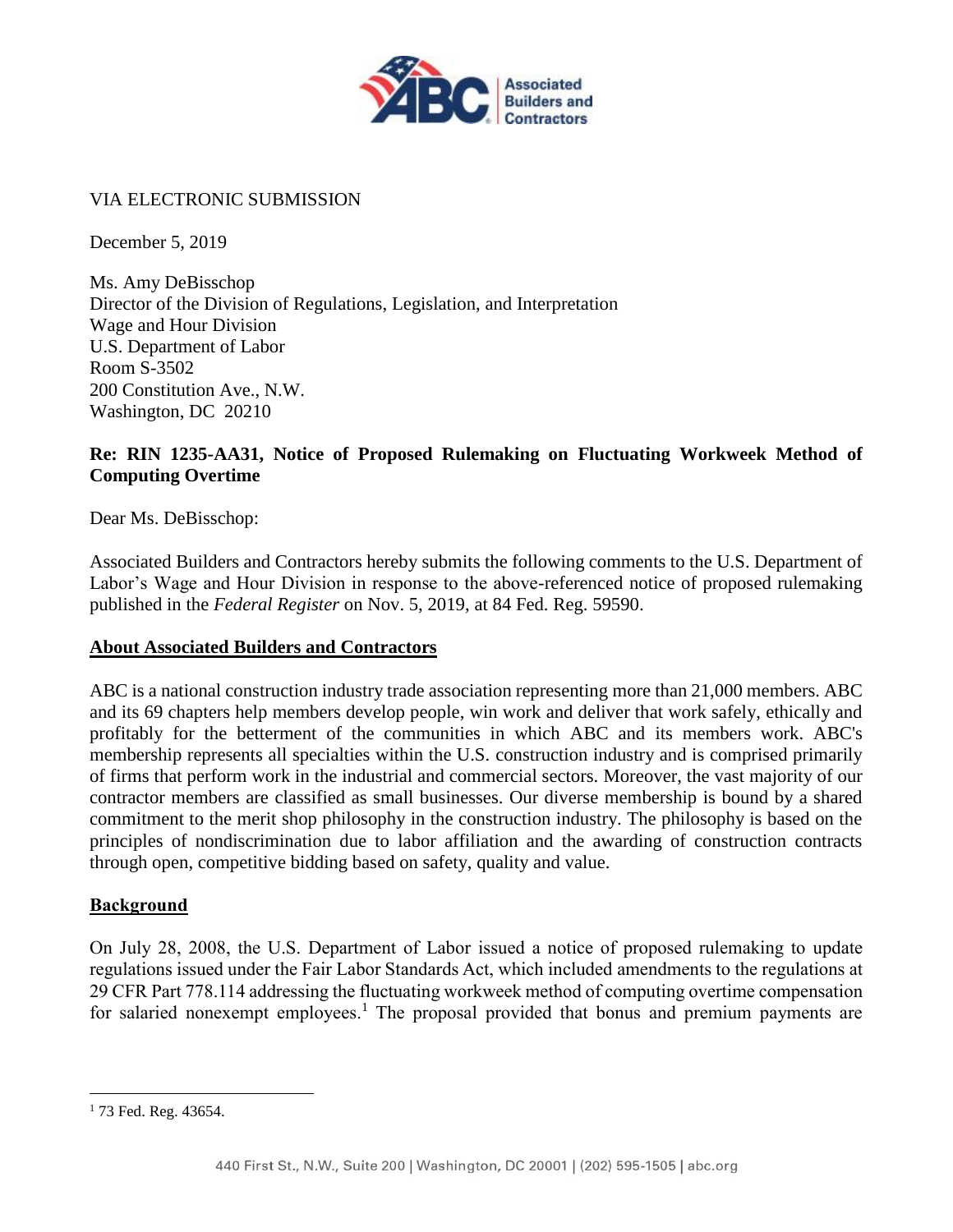compatible with the fluctuating workweek method of compensation and must be included in the calculation of the regular rate unless excluded by FLSA sections  $7(e)(1)-(8)^2$ .

On April 5, 2011, DOL issued a final rule, which did not adopt the proposed clarifying language and left the text of 29 CFR Part 778.114 unchanged except for minor revisions.<sup>3</sup>

On Nov. 5, 2019, DOL published an NPRM that is consistent with the language in the 2008 NPRM and expressly states that any bonuses, premium payments or other additional pay of any kind, in addition to the fixed salary, are compatible with the use of the fluctuating workweek method of compensation, and that such payments must be included in the calculation of the regular rate as appropriate under the FLSA. Additionally, the NPRM includes examples to 29 CFR Part 778.114(b).<sup>4</sup>

## **ABC's Comments in Response to the Department's Proposed Rule**

ABC supports the proposed revisions to 29 CFR Part 778.114 to allow employers who offer bonuses and premium payments to use the fluctuating workweek method of compensation and eliminate the confusion brought on by the 2011 final rule. In a survey of ABC's members, more than 78% of survey respondents give their employees discretionary and/or non-discretionary bonuses. In addition to such bonuses, many construction industry employers offer numerous other forms of variable incentive compensation, including night shift differentials, premium pay for specific types or days of work and commissions.

Construction industry employers employ a number of categories of highly paid nonexempt workers, such as certain nonexempt working foremen, who may work fluctuating hours, be paid on a salaried basis and receive variable incentive compensation. ABC's perception is that the existing fluctuating workweek method, though arguably permitted by the department's existing rule in such circumstances, has been underutilized in the construction industry. One reason the methodology has not been fully used, to the detriment of employers and employees, is the confusion over variable incentive payments that are the focus of the NPRM. ABC applauds the department's efforts to clarify that bonus payments, premium payments and other additional pay incentives over and above any fixed salary are consistent with the fluctuating workweek method of compensation. ABC further agrees with the department's rejection of any distinction between "hours-based" or "productivity-based" incentive compensation in applying the fluctuating workweek method of payment.

ABC suggests that the final rule would be further improved by clarifying that section 778.114 authorizes use of the fluctuating workweek method for employees paid on a salary basis by incorporating by reference the definition of that term in section 541.602. ABC further supports language clarifying that such a salary complies with the rule so long as the salary is "reasonably calculated" to provide compensation for all hours worked at or above the minimum wage. Finally, it would also be helpful for the department to clarify that examples given in the final rule are just that: *examples.* The department should make clear that examples given do not impose limitations, restrictions or other conditions on applying the overtime calculation.

 $\overline{a}$ 2 Id. at 43662.

<sup>3</sup> 76 Fed. Reg. 18832.

<sup>4</sup> 84 Fed. Reg. 59590.